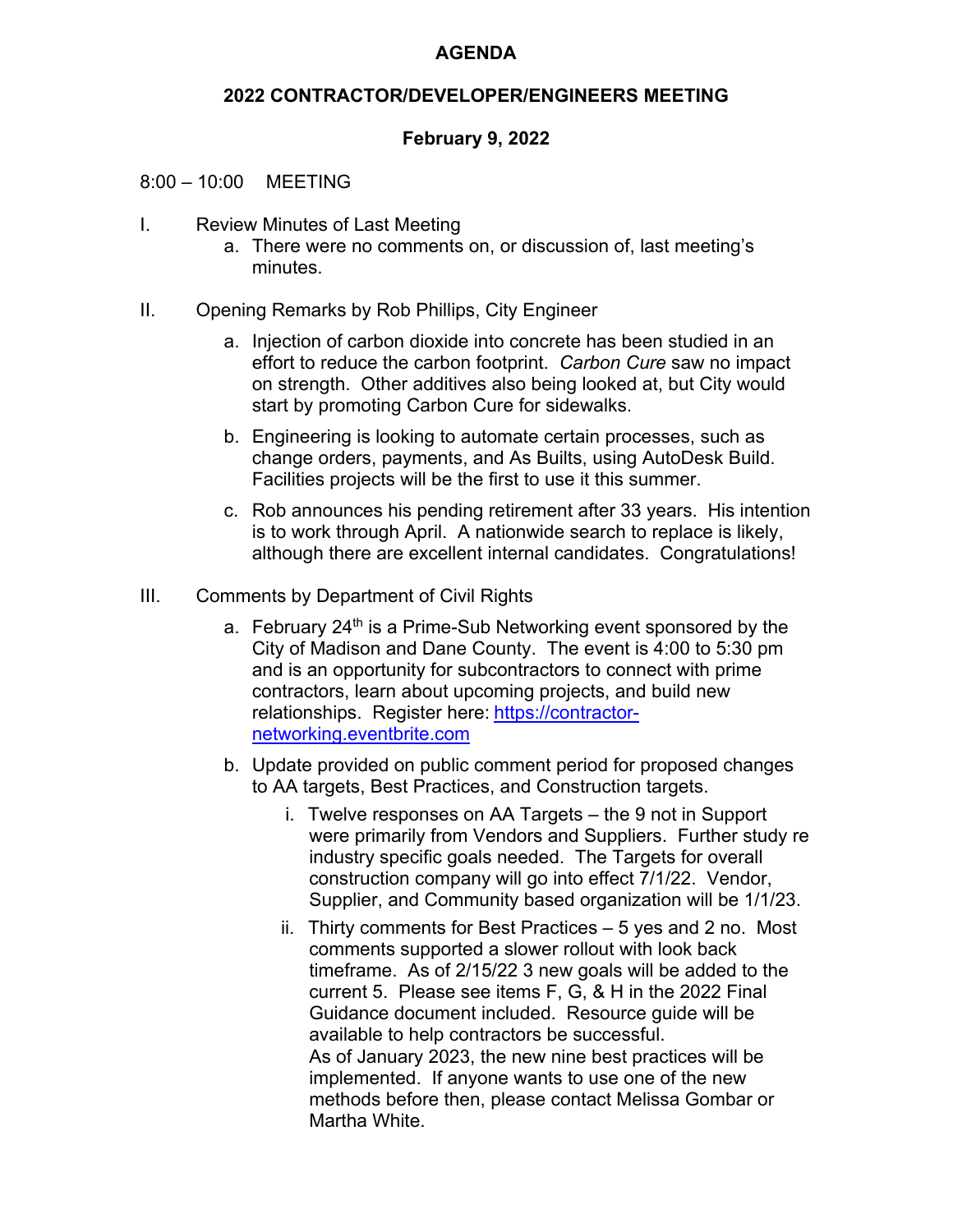- iii. The only comments (3) on Construction site targets were all not in support. However, the targets being proposed are currently being met, so these will go into effect on 7/1/22.
- IV. Comments by Water Utility
	- a. Capital budget on par with recent years. Re-establishment of rates is being discussed with the Public Services Commission. If successful, there may be more opportunities.
	- b. Facility improvement project at pumps and wells are planned. CIPP work on Lake Mendota Drive prior to construction also in the works. An engineering design consultant will be looking at Unit Well 19 improvements and should be ready to bid early 2023.
- V. Comments by Traffic Engineering
	- a. Big year coming up for traffic calming. There should also be some interesting pavement marking work ahead.
- VI. Comments by Parks Department
	- a. Annual pavement maintenance and landscaping projects later this spring. Two accessible playgrounds at Warner & Rennebohm parks will bid together with first advertisement on 3/10/22. Also plan to replace the tennis courts at Rennebohm Park.
	- b. In early 2023 the Parks Department is looking to expand the Warner Park Center by 8,000 square feet.
- VII. Standard Specifications for 2022
	- a. No significant changes were made since first presented for review in November. Steps in sewer access structures can be provided on delivery, but must be removed once complete. Epoxy required over area where steps were cut for rust prevention. Standard Specifications are posted on the Engineering site.
- VIII. Contractor/Developer/Engineer Comments
	- a. Will there be more projects this year with Federal Funding and if so, how many?
		- i. Nothing definitive as of now for Federal Funding. Do have Well 15 treatment options "shovel ready" if/when grants become available. Other projects within the Federal Infrastructure bill also a possibility.
		- ii. As for DNR funding, any DOT project is automatic (ex. University Avenue). Larger scale projects with large scale Water Utility funds like Hammersley also would use that funding. A handful expected this year.
	- b. How is LCP Tracker process working?
		- i. Once in OK, but a lot of extra work
		- ii. Compliance turn around faster on City end.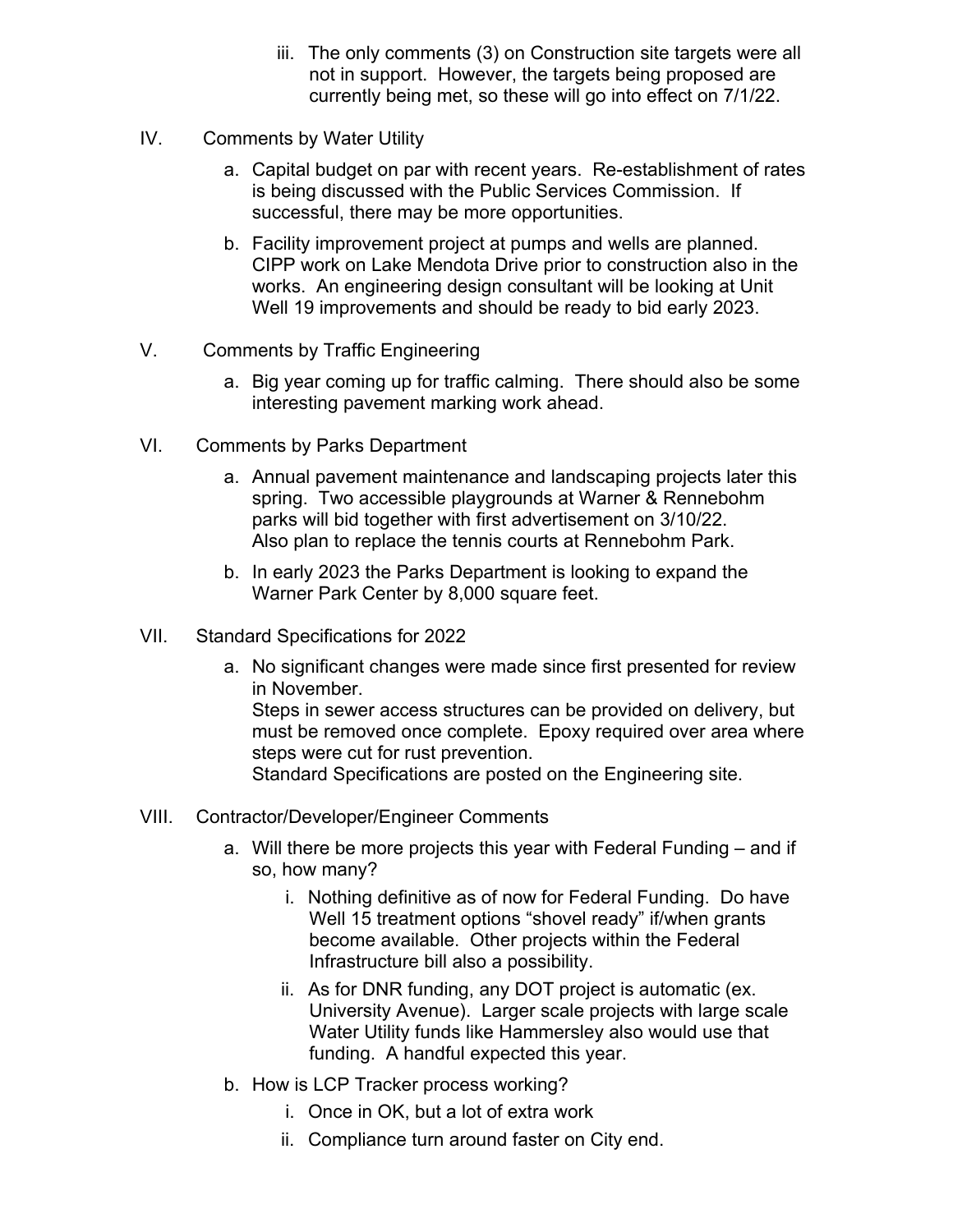- c. Is there duplication with LCP and City AA target tracking? LCP Tracker gives a report on minority usage. Could prime contractor get reports from the system (ex. Subcontractor compliance)?
	- i. City of Madison IT can build whatever report a contractor might want. Please let Melissa Gombar or Juan Pablo Torres Meza know.
- d. Does anyone have requests for improving these meetings? If yes, please email Hannah Mohelnitzky with what specific information you would like to see included.
- e. The next meeting will be November 9th, 2022.

2022 Meeting Dates February 9 November 9